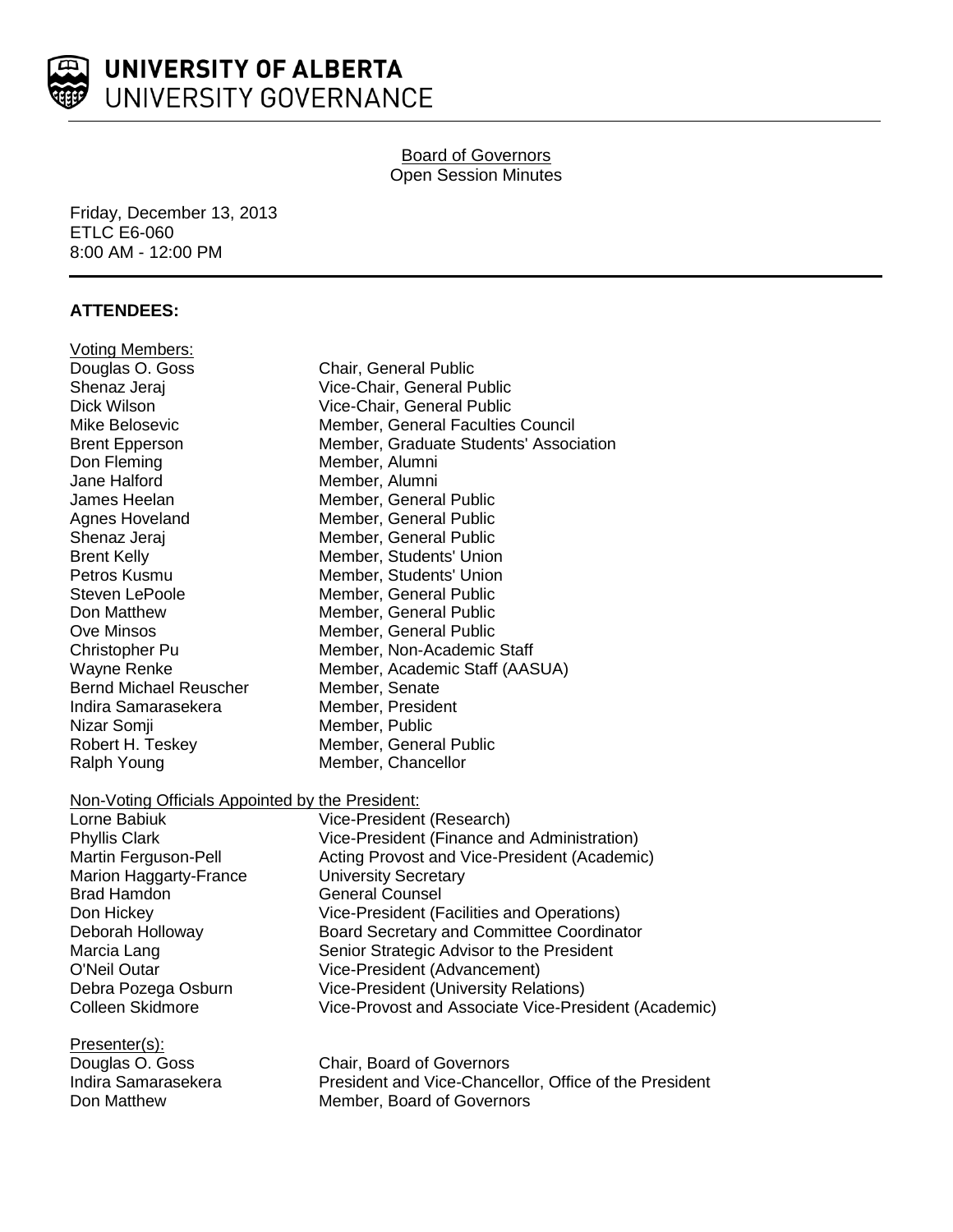| Dick Wilson<br>Robert H. Teskey<br>Ralph Young<br>Don Fleming<br>Petros Kusmu<br><b>Brent Epperson</b><br>Wayne Renke<br>Christopher Pu | Member, Board of Governors<br>Member, Board of Governors<br>Chancellor, Senate<br>Member, Board of Governors<br>President, Students' Union<br>President, Graduate Students' Association<br>Member, Board of Governors<br>Member, Board of Governors |
|-----------------------------------------------------------------------------------------------------------------------------------------|-----------------------------------------------------------------------------------------------------------------------------------------------------------------------------------------------------------------------------------------------------|
| Mike Belosevic                                                                                                                          | Member, Board of Governors                                                                                                                                                                                                                          |
| <b>Phyllis Clark</b>                                                                                                                    | Vice-President (Finance and Administration), Office of the Vice-President<br>(Finance and Administration)                                                                                                                                           |
| Martin Ferguson-Pell                                                                                                                    | Acting Provost and Vice-President (Academic), Office of the Provost and<br>Vice-President (Academic)                                                                                                                                                |
| Lorne Babiuk                                                                                                                            | Vice-President (Research), Office of the Vice-President (Research)                                                                                                                                                                                  |
| Marion Haggarty-France                                                                                                                  | University Secretary, University Governance                                                                                                                                                                                                         |
| Doug Dawson                                                                                                                             | Executive Director, Ancillary Services, Planning and Infrastructure                                                                                                                                                                                 |
| Len Sereda                                                                                                                              | Director, Facilities & Operations Sustainability, Facilities Management                                                                                                                                                                             |

Staff:

Deborah Holloway, Board Secretary and Manager of Board Services Geeta Sehgal, Acting Assistant Board Secretary

### **OPENING SESSION**

1. *Chair's Session*

*Presenter(s)*: Douglas O. Goss

### 1.1 Call to Order and Confirmation of Quorum

Ms Holloway confirmed that the attendance constituted quorum. The Chair called the meeting to order at 8:00 a.m.

#### 1.2 Approval of Open Session Agenda

Documents before members are contained in the official meeting file.

The motion was moved and seconded.

THAT the Board of Governors approve the Open Session Agenda.

**Carried**

### 1.3 Conflict of Interest - Opportunity for Declaration

The Chair made note of the following:

• The University of Alberta has policy and procedure in place for Conflict of Interest and Conflict of Commitment, and Board members make annual disclosures.

• In addition, Board members must declare any conflict related to the Board Agenda of each meeting and, in the event of such conflict, absent themselves from the discussion and voting on the item.

• The Post-Secondary Learning Act, Section 16(5) states that: The members of the board must act in the best interests of the university. The Chair invited members to declare conflicts of interest related to the Open Session Agenda of the meeting.

The Chair observed no declarations and declared that the question was duly asked and answered.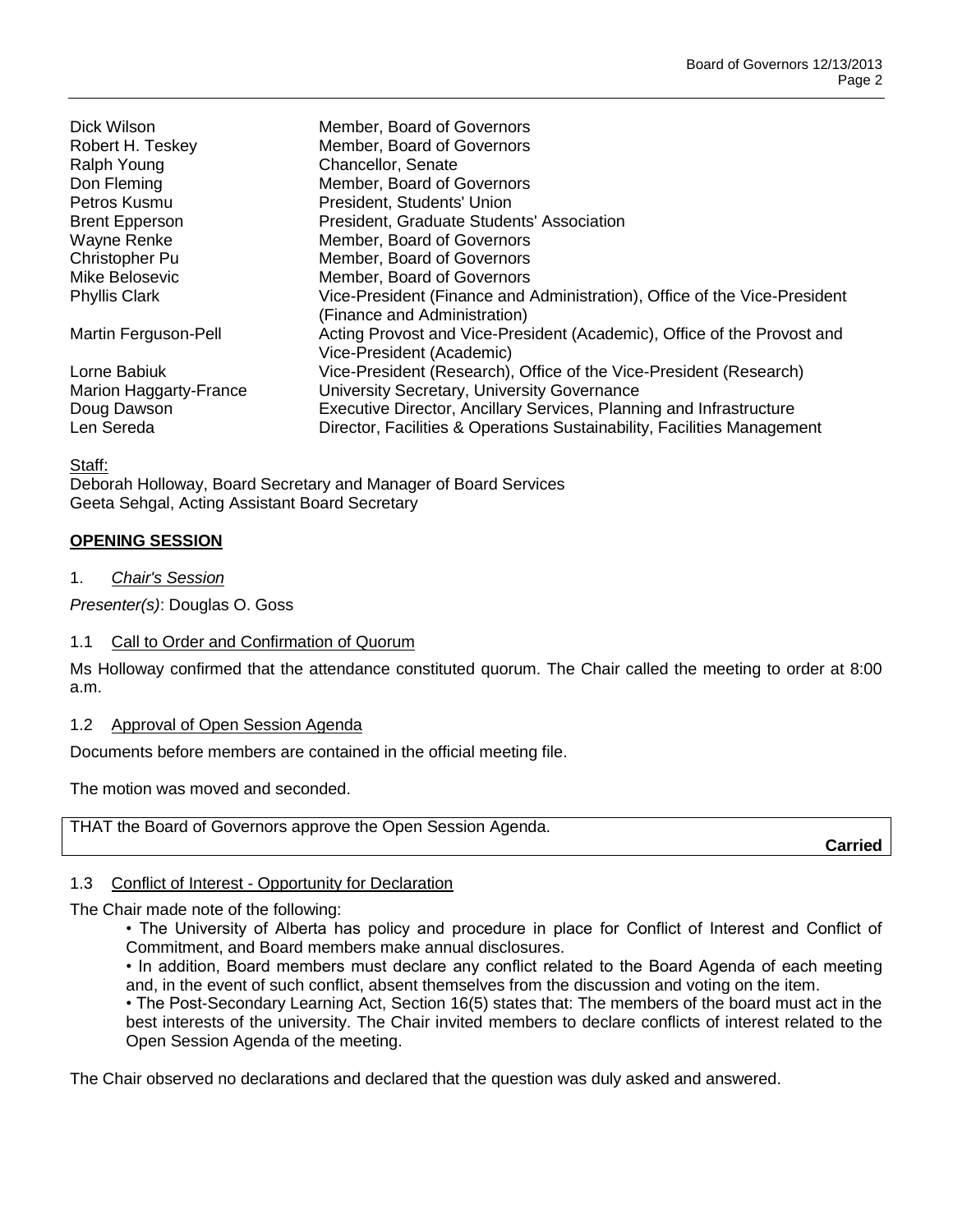### 1.4 Chair's Remarks

The Chair welcomed guests and members of the media who were in attendance, noting that observers were welcome. He noted that the room was at capacity per the fire code.

The Chair reminded members that the President is the spokesperson for the University and he is the spokesperson for the Board of Governors.

He noted that this meeting marked the final scheduled Board Meeting for Agnes Hoveland. He acknowleged her leadership on the Board, serving as Chair of the Board University Relations Committee, and thanked her for her service and commitment.

The Chair also noted that Shenaz Jeraj had been re-appointed to a three year term, and two new Public Members: James Heelan and Nizar Somji, had been appointed. Finally, the Chaired highlighted the efforts of Administration and the students in working together to develop the recommendations before the Board at this meeting.

### 1.5 Review of Mandates and Roles document

Materials before members are contained in the official meeting file.

### *Presenter(s)*: Marion Haggarty-France

The Alberta Public Agencies Governance Act (APAGA) was proclaimed in force June 12, 2013. The Act provides a legislative framework for the work of Alberta's public sector agencies. The University of Alberta, and indeed all of the post-secondary institutions in Alberta, are considered public sector agencies and therefore the Board of Governors is accountable under the new Act. Key responsibilities are outlined in the Act. Regulations for each of the responsibilities are currently under development. Public Agencies will be responsible for the following:

• providing orientation, evaluation and training of members;

• requiring agencies to have a written statement of their mandate, roles and responsibilities, codes of conduct, and clearly stating the responsibilities of agencies and Ministers;

• clarifying the relationships and accountabilities between government and agencies, including policy making and information sharing;

• requiring periodic reviews of all agencies, to ensure they are operating as effectively as possible; and,

• ensuring the public knows what steps are being taken to promote agency effectiveness, both through legislating these principles and requiring information about agencies to be made publicly available. The document before members is one of the key documents called for in the accountability process under APAGA.

This document must not be confused with the Institution's Mandate which was approved by the Board in June 2009 and by the Minister on July 17, 2009. The University's Mandate is, however, referenced in the Board of Governors Mandate and Roles document.

#### *Discussion*:

Ms Haggarty-France reported that the University of Alberta is in compliance with the the Alberta Public Agencies Governance Act. The Role and Mandates document is reviewed by the Board annually and the document before members reflected recent minor editorial changes.

### 1.6 Presentation by Jillian Buriak

Dr. Buriak, Research Officer, National Institute for Nanotechnology, Professor in the Department of Chemistry, and Canada Research Chair of Nanomaterials, provided a presentation entitled "Powering the Plant: Energy for 9 Billion."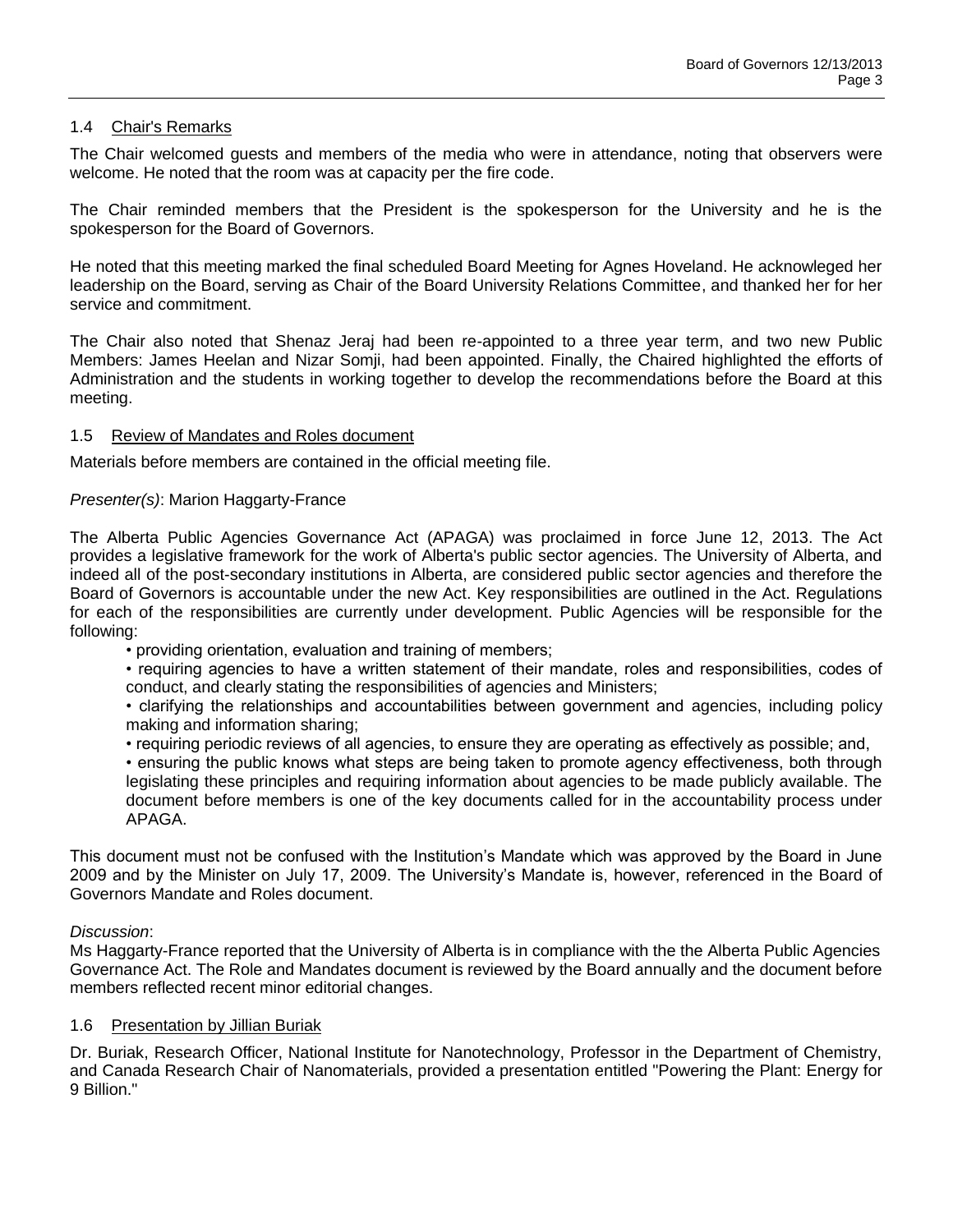## 2. *Report of the President*

Materials before members are contained in the official meeting file.

## *Presenter(s)*: Indira Samarasekera

In addition to her written report, the President thanked Dr Martin Ferguson-Pell for his important contributions as Acting Provost and Vice-President Academic, outlining his accomplishments and the priorities he will pursue as Senior Advisor to the President, a role he will take on when Dr Carl Amrhein returns to the role of Provost on February 1, 2014.

## 2.1 Report on Change Agenda

The President provided an update regarding progress against the Change Agenda. She outlined the President's Action, emphasizing areas of focus, which include graduate education, standardizing the processes regarding reviewing units and faculties; advancement, the China Institute, and the General Faculties Council Task Force.

### 3. *Approval of the Consent Agenda*

Materials before members are contained in the official meeting file.

The Chair noted that he would call for a seconded motion to accept all items on the Consent Agenda (items 3a through 3d). He noted that any Board member might request removal of one or more items from the Consent Agenda and, in such case, full discussion of the item(s) would take place at an appropriate point in the Agenda. Having accepted the amended list of items to be included on the consent agenda, he would call for a further seconded motion to approve the items en masse. The Chair asked if any member wished to remove an item from the Consent Agenda so that it may be the subject of discussion.

The motion was moved and seconded.

THAT the Board of Governors approve the Open Session Consent Agenda.

**Carried**

### 3a. Approval of the Open Session Minutes of October 18, 2013

### *Information Reports*

### 3b1 Report of the Audit Committee

*Presenter*: Don Matthew

### 3b2 Report of the Audit Committee - material that was withdrawn from October agenda

### *Presenter*: Don Matthew

3b3 Report of the Finance and Property Committee

*Presenter*: Dick Wilson

3b4 Report of the Human Resources and Compensation Committee

*Presenter*: Robert H. Teskey

*Regular Reports*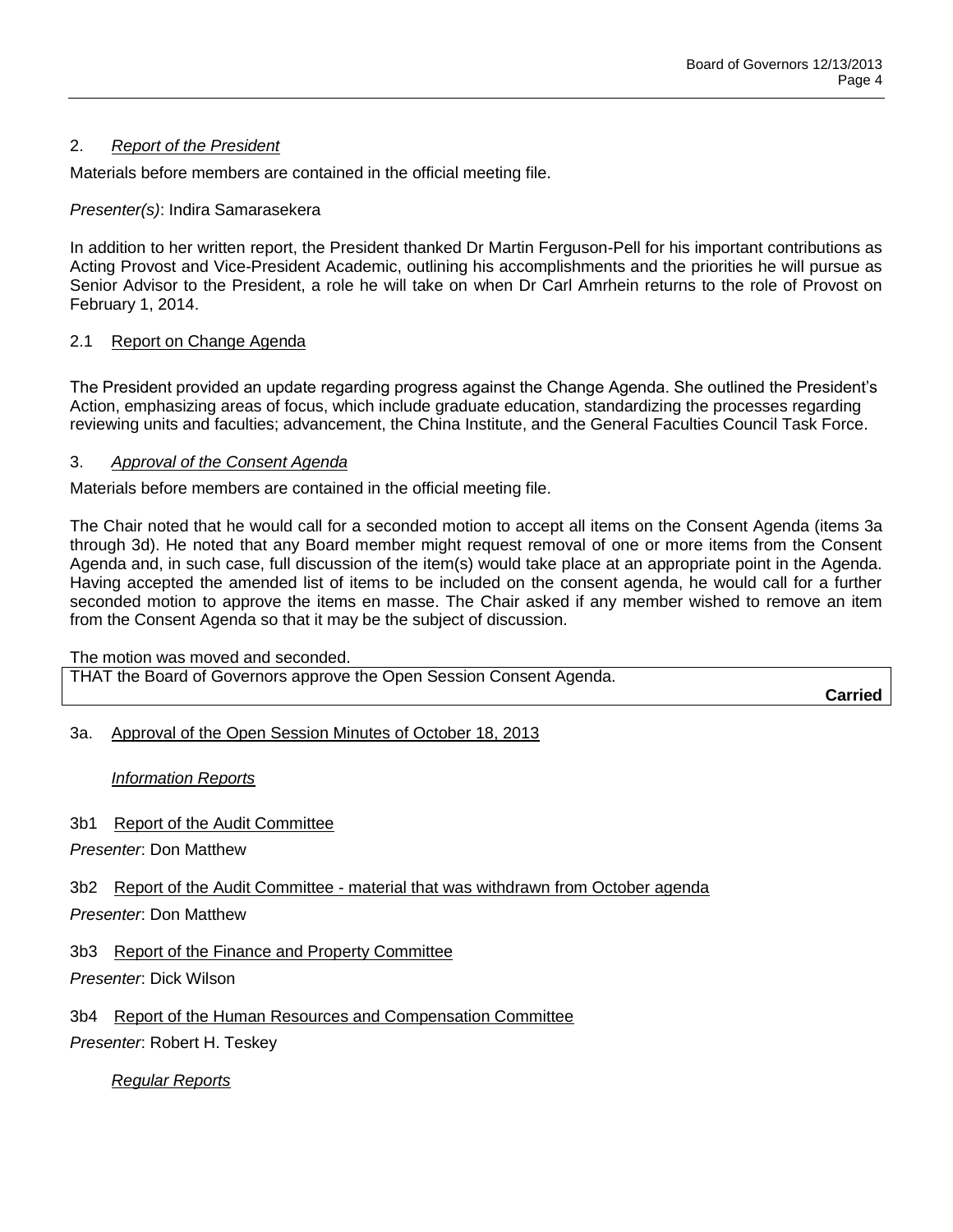3c1 Chancellor's Report *Presenter*: Ralph Young

3c2 Alumni Association *Presenter*: Don Fleming

3c3 Students' Union *Presenter*: Petros Kusmu

3c4 Graduate Students' Association *Presenter*: Brent Epperson

3c5 Association of Academic Staff *Presenter*: Wayne Renke

3c6 Non-Academic Staff Association

*Presenter*: Christopher Pu

3c7 General Faculties Council

*Presenter*: Mike Belosevic

3c8 Board Chair and Board Members Activity Report

## **ACTION ITEMS**

- 4. *Report of the Finance and Property Committee*
- 4.1 University of Alberta 2014-15 Tuition Fee Proposal

Materials before members are contained in the official meeting file.

Board Secretary's Note: Discussion regarding items 4.1, 4.2, and 4.3 was undertaken collectively at this point.

*Presenter(s)*: Phyllis Clark; Martin Ferguson-Pell

*Purpose of the Proposal*: To set tuition fees for the 2014-2015 academic year.

### *Discussion*:

Ms Clark outlined the proposed tuition increases and market modifier increases, noting that the international differential fee (IDF) for undergraduate students and MBA students would lead to a total increase of 5%, but that IDF for students outside these categories would only be increased by 1%. Dr Ferguson-Pell highlighted the extensive consultation process undertaken with students noting a commitment to increase emergency funding for international students, ensuring students are aware of services, and minimizing the complexity surrounding accessing services. Members engaged in a discussion regarding the international differential fee.

The presenters responded to questions and comments from members regarding the following matters: the total amount of increased funding for emergency services; how much of the funding currently available is accessed annually; the current methods of communicating the availability of funding and services to students; and whether students are engaged with administration in communicating these services.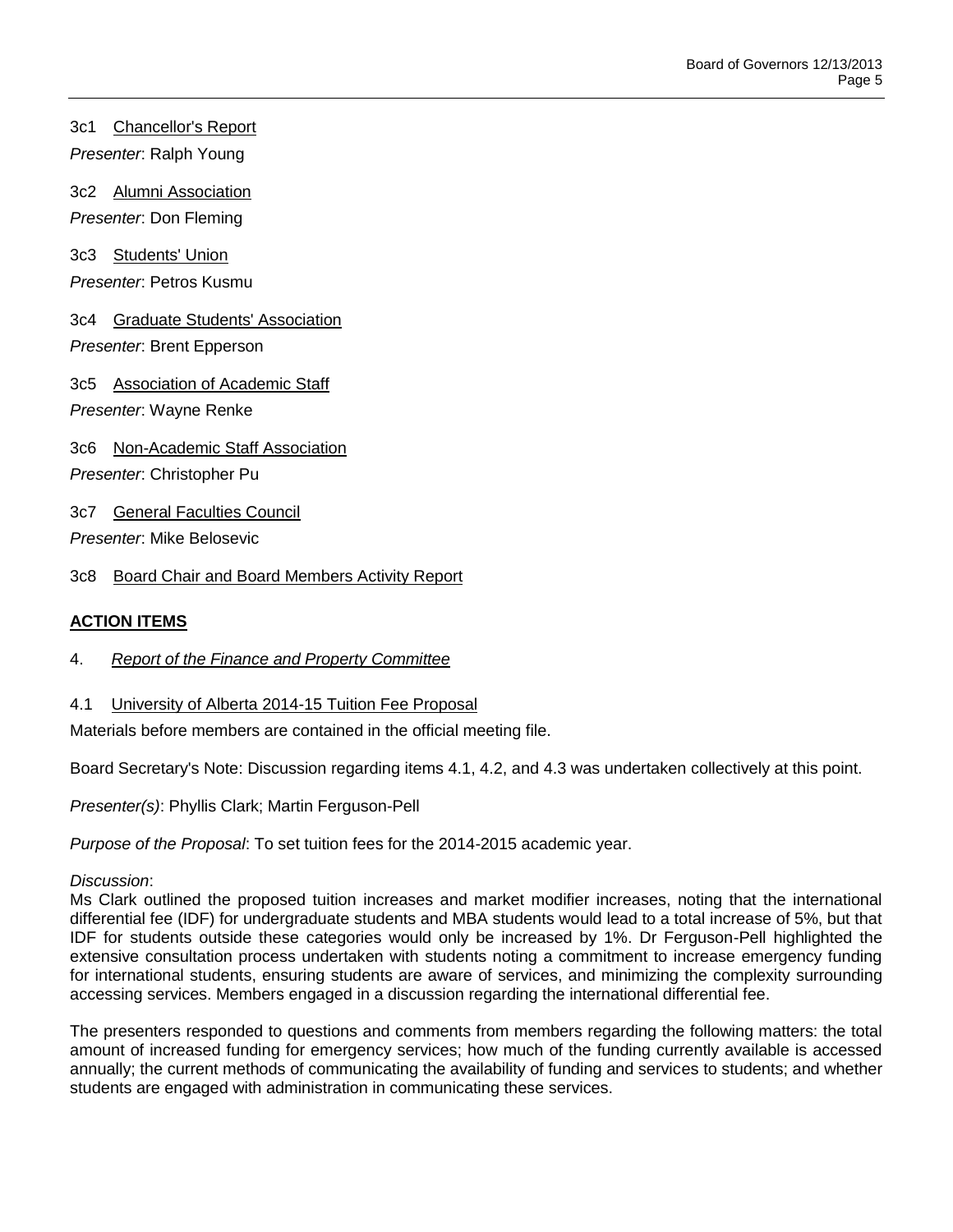Mr Kusmu reported that while meetings with Administration regarding efforts required to centralize service delivery, streamline deadlines for application, and increase emergency funding were positive, the increase to the differential fee was viewed as punitive. Mr Epperson added that the economic pressures on undergraduate international students are severe and therefore the Graduate Students' Association was opposed to the proposed increase. He also noted that the increase could negatively impact international recruitment.

In response to a member regarding the cost of international undergraduate tuition at peer institutions, Ms Clark provided comparators from the G13. Mr Kusmu noted that the University of Alberta is above the mean in terms of tuition cost, but services delivered to students are not comparable.

Members discussed the number of students applying for emergency aid; the link between funding and jobs; concern that international students are being overlooked as future ambassadors; the importance of efficient and fair service delivery; the number of international student applications in relation to the number of admissions; a concern that if this increase were to be foregone, the resources would have been found elsewhere; flaws in the conditions and criteria for funding awards; a concern that insufficient consultation with students had been undertaken; and whether the trend of international applications was increasing or decreasing.

The Chair noted that if international students are experiencing hardship they would be provided assistance; adding that if the number of requests for funding outstrip funding available, funding would increase. The President committed that to help address these concerns the amount of funding to existing emergency bursaries for international students would be increased to help alleviate any hardship they may experience. She added that Administration would work closely with the student leaders to make sure that students know about and can access this fund. In addition, she committed to work with student leaders in our continuing efforts to improve international student services provided through UAI and the Office of the Dean of Students, and to ensure students are aware of these services. She committed to bring a plan regarding accessing support to the March 2014 Board meeting with assurance that students will be fully informed and that a fair, transparent and efficient program will be in place before September.

The motion was moved and seconded.

THAT the Board of Governors, on the recommendation of the Board Finance and Property Committee, approve a proposal from the University Administration for a general tuition fee increase of 1.0%, effective September 1, 2014 and as illustrated in the table below.

|                                                  |            |            | Change <sup>c</sup> |       |
|--------------------------------------------------|------------|------------|---------------------|-------|
| Undergraduate (Arts and Science) <sup>a, b</sup> | 2013-14    | 2014-15    | $($ \$)             | (%)   |
| Domestic (Arts and Science)                      | \$5,269.20 | \$5,320.80 | \$51.60             | 0.98% |
| Domestic Graduate Fees <sup>a, b</sup>           | 2013-14    | 2014-15    | Change <sup>c</sup> |       |
|                                                  |            |            |                     | %     |
| <b>Course Based Masters</b>                      | \$3,708.00 | \$3,744.72 | \$36.72             | 0.99% |
| Thesis 919 <sup>d</sup>                          | \$2,312.80 | \$2,335.92 | \$23.12             | 1.0%  |
| Thesis Based (Masters and PhD) <sup>b, e</sup>   | \$2,778.00 | \$2,805.72 | \$27.72             | 1.0%  |

(a) Values are based on a full-time per term and full-time per year.<br>(b) Excludes applicable market modifier and/or program specific dif Excludes applicable market modifier and/or program specific differential fees.

(c) Tuition increases are applied to the fee index. As such, the effective year over year percentage change on the overall full-time program may be below 1.0 percent.

(d) Tuition applies to thesis students who were admitted to the program of study prior to Fall 2011 and are assessed the reduced thesis rate.

(e) Tuition applies to thesis students who were admitted to the program of study beginning in Fall 2011 or later; this is based on an annual fee assessment (including spring/summer).

**Carried**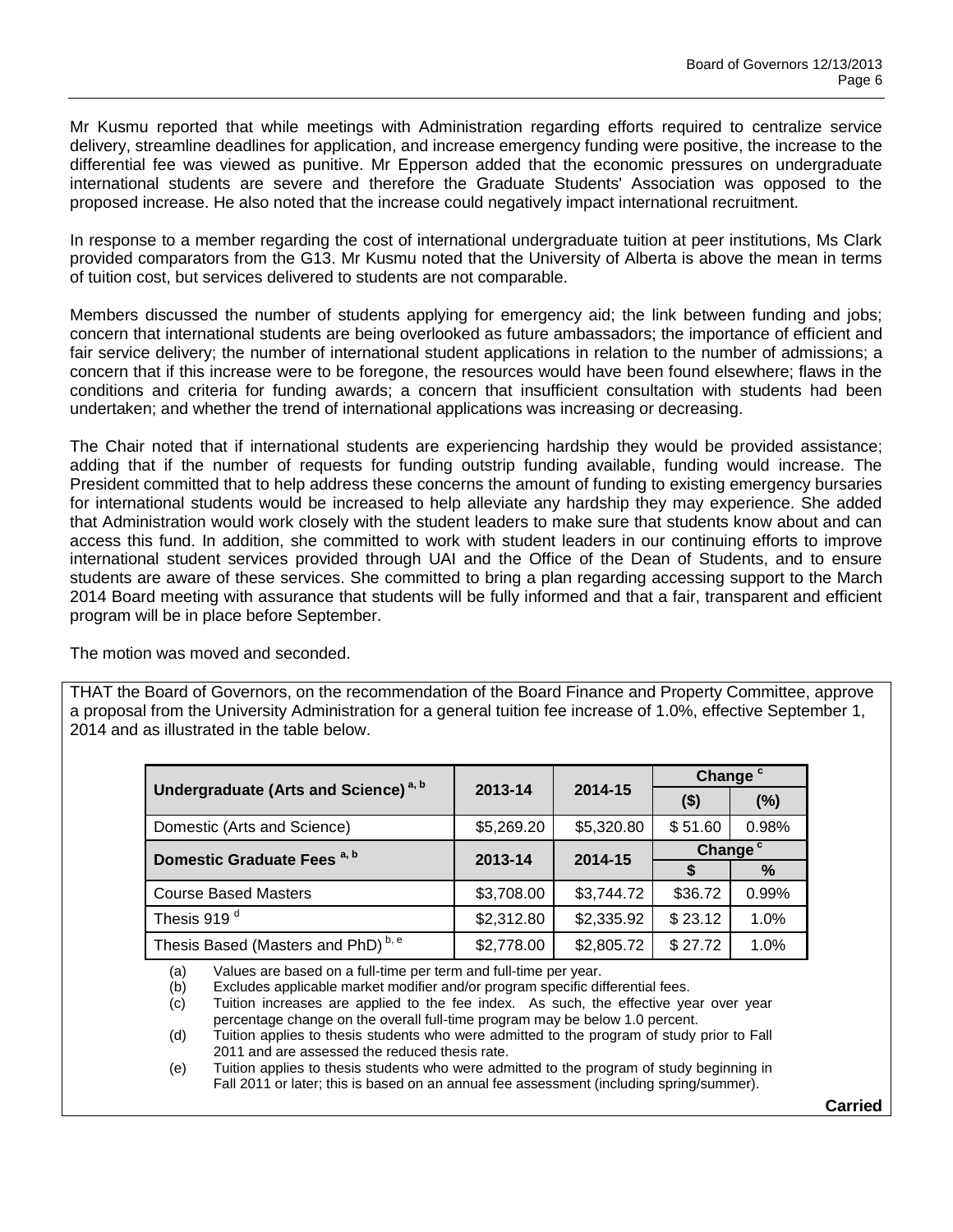## 4.2 University of Alberta 2014-2015 Program/Course Differential Fee and Market Modifier Fee Proposal

Materials before members are contained in the official meeting file.

*Presenter(s)*: Phyllis Clark; Martin Ferguson-Pell

*Purpose of the Proposal*: To set differential/market modifier fees for the 2014-2015 academic year.

The motion was moved and seconded.

THAT the Board of Governors, on the recommendation of the Board Finance and Property Committee, approve a proposal from the University Administration for a fee increase to program differentials, course differentials, and market modifiers of 1.0%, effective September 1, 2014, for:

a) Faculty of Law, Juris Doctor (JD) program;

- b) Faculty of Business, Master of Business Administration (MBA) program;
- c) Faculty of Medicine and Dentistry, Doctor of Medicine (MD) program;
- d) Faculty of Business, Undergraduate Business courses;
- e) Faculty of Engineering, Undergraduate Engineering courses;
- f) Faculty of Pharmaceutical Sciences, Pharmacy program; and,
- g) Graduate Studies, Thesis Based

as set out in the table below.

|                                                 |            |            | Change <sup>a</sup> |       |
|-------------------------------------------------|------------|------------|---------------------|-------|
| Program Differential c                          | 2013-14    | 2014-15    | S                   | %     |
| Juris Doctor (JD) Program b                     | \$4,500.60 | \$4,545.60 | \$45.00             | 1.0%  |
| Master of Business Administration (MBA) Program | \$591.96   | \$597.84   | \$5.88              | 0.99% |
| Doctor of Medicine (MD) Program b               | \$4,500.60 | \$4,545.60 | \$45.00             | 1.0%  |
|                                                 |            |            | Change <sup>a</sup> |       |
| Market Modifier <sup>c, d</sup>                 | 2013-14    | 2014-15    | S                   | %     |
| <b>Undergraduate Business</b>                   | \$207.72   | \$209.78   | \$2.06              | 0.99% |
| Undergraduate Engineering                       | \$175.64   | \$177.36   | \$1.72              | 0.98% |
| Undergraduate Pharmacy                          | \$400.20   | \$404.16   | \$3.96              | 0.99% |
| Graduate, Thesis Based <sup>e</sup>             | \$848.28   | \$856.68   | \$8.40              | 0.99% |

(a) Tuition increases are applied to the fee index. As such, the effective year over year percentage change on the overall full-time program may be below 1.0 percent.

(b) Program Fees - values are based on a full-time per term and full-time per year.

(c) Values listed are per course, unless otherwise stated (assumes 3 units course weight)

(d) A grand-parenting structure applies in each case to allow for the exemption of these fees, under specific conditions, for students registered prior to September 2011.

(e) Graduate market modifier applies only to thesis students beginning their program of study in Fall 2011 or later, and is based on an annual fee assessment (including spring/summer).

**Carried (Kelly opposed)**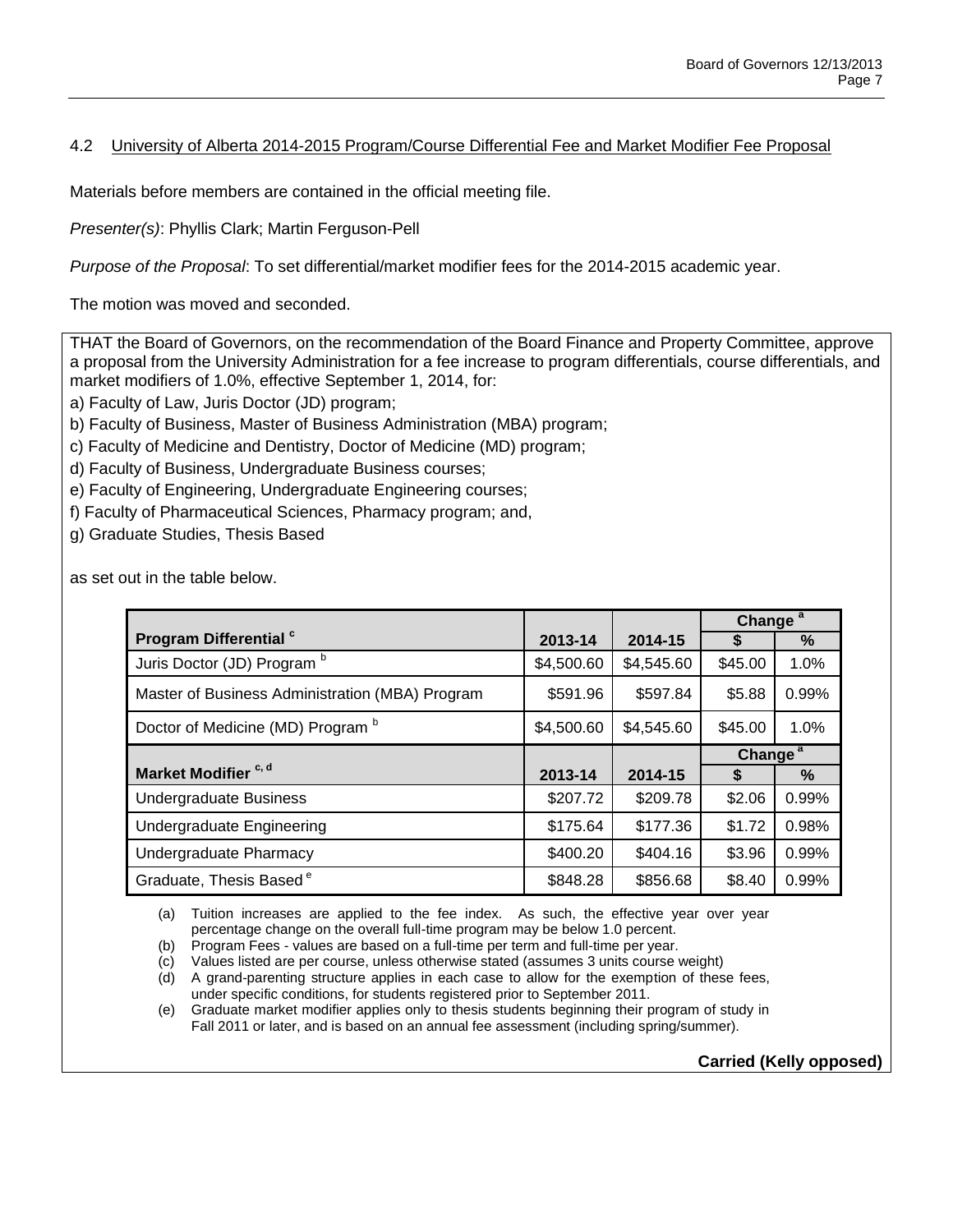## 4.3 University of Alberta 2014-2015 International Tuition Fee Proposal

Materials before members are contained in the official meeting file.

*Presenter(s)*: Phyllis Clark; Martin Ferguson-Pell

*Purpose of the Proposal*: To set tuition fees for the 2014-2015 academic year.

### *Discussion*:

The presenters responded to questions and comments from members regarding the following matters: that while the increase is necessary so, too, is the need for clear communication regarding services available; a concern that second and third year international students would not be able to afford their tuition; that students have a responsibility to identify peers who are in need of assistance and direct them appropriately; concern regarding replacing a universal benefit with a means-tested benefit; a suggestion that the impact on relationships in the long term would be negatively impacted, and questions regarding the cost per student to run the institution.

Mr Kusmu moved to amend Motion 1, so that the effective increase on undergraduate international tuition fees is 3.5%. The motion to amend was moved and seconded. Mr. Kusmu requested that the vote be recorded.

In favour of the proposed amendment: Kusmu, Kelly, Epperson, Renke, Pu, Fleming.

Opposed to the proposed amendment: Teskey, Wilson, LePoole, Matthew, Minsos, Jeraj, Hoveland, Heelan, Halford, Resuscher, Young, Samarasekera.

The motion to amend was defeated.

Mr Kusmu extended his gratitude to the staff in University Governance for their assistance surrounding the logistics of this meeting, thanked Board Members for meeting with him in advance to discuss the matter, and also thanked the Administration for their ongoing accessibility and work toward compromise. He then read statements from students regarding the impact of the increase and expressed concern regarding insufficient time to consult thoroughly.

The motion was moved and seconded.

THAT the Board of Governors, on the recommendation of the Board Finance and Property Committee, approve

1) a proposal from the University Administration for an effective increase of 5% on undergraduate international tuition fees and an increase of 5% for the MBA international program differential fee, effective September 1, 2014, as illustrated in the tables below;

2) a proposal from the University Administration for an effective 1% increase on graduate international tuition fees, effective September 1, 2014 as illustrated in the tables below.

## **General Tuition Fees:**

|                                                         |             |             | Change <sup>c</sup> |               |
|---------------------------------------------------------|-------------|-------------|---------------------|---------------|
| <b>Undergraduate (Arts and Science)</b> <sup>a, b</sup> | 2013-14     | 2014-15     | \$)                 | $\frac{6}{2}$ |
| International, Base                                     | \$5,269.20  | \$5,320.80  | \$51.60             | 0.98%         |
| International, Differential                             | \$13,441.20 | \$14,324.40 | \$883.20            | 6.57%         |
| <b>Total, International</b>                             | \$18,710.40 | \$19,645.20 | \$934.80            | 5.00%         |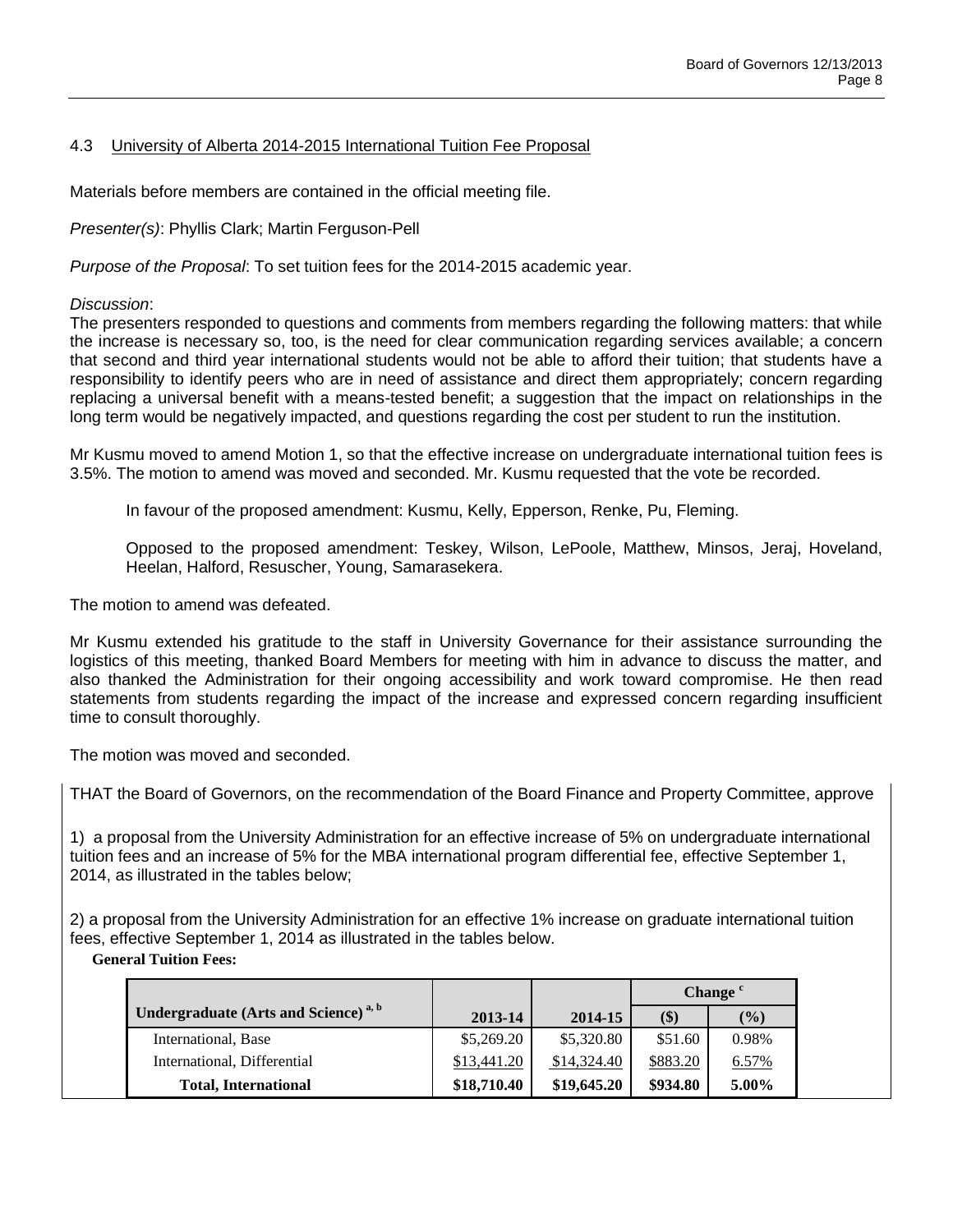|                                             |            |            | Change <sup>c</sup>    |          |
|---------------------------------------------|------------|------------|------------------------|----------|
| <b>Course Based Masters</b> <sup>a</sup>    | 2013-14    | 2014-15    | \$)                    | $($ %)   |
| International, Base Tuition                 | \$3,708.00 | \$3,744.72 | \$36.72                | 0.99%    |
| International, Differential                 | \$3,866.40 | \$3,904.56 | \$38.16                | 0.99%    |
| <b>Total, International</b>                 | \$7,574.40 | \$7,649.28 | \$74.88                | $0.99\%$ |
|                                             |            |            | Change <sup>c</sup>    |          |
| Thesis 919 <sup>a, e</sup>                  | 2013-14    | 2014-15    | \$)                    | $($ %)   |
| International, Base Tuition                 | \$2,312.80 | \$2,335.92 | \$23.12                | 1.00%    |
| International, Differential                 | \$2,412.24 | \$2,436.36 | \$24.12                | 1.00%    |
| <b>Total, International</b>                 | \$4,725.04 | \$4,772.28 | \$47.24                | $1.00\%$ |
|                                             |            |            | Change <sup>c</sup>    |          |
| Thesis Based Masters/PhD <sup>a, b, d</sup> | 2013-14    | 2014-15    | $($)$<br>$\frac{9}{6}$ |          |
| International, Base Tuition                 | \$2,778.00 | \$2,805.72 | \$27.72                | 1.00%    |
| Graduate Thesis Market Modifier             | \$848.28   | \$856.68   | \$8.40                 | 0.99%    |
| International, Differential                 | \$2,906.76 | \$2,935.80 | \$29.04                | 1.00%    |
| <b>Total, International</b>                 | \$6,533.04 | \$6,598.20 | \$65.16                | $1.00\%$ |

(a) Values are based on a full-time per term and full-time per year.

- (b) Excludes applicable market modifier and/or program specific differential fees, except for the graduate thesis market modifier, which is included above.
- (c) Tuition increases are applied to the fee index. As such, the effective year over year percentage change on the overall full-time program may be below 1.0/5.0 percent.
- (d) Tuition applies to thesis students who were admitted to the program of study prior to Fall 2011 and are assessed the reduced thesis rate.
- (e) Tuition applies to thesis students who were admitted to the program of study beginning in Fall 2011 or later; this is based on an annual fee assessment (including spring/summer).

**Carried**

## 4.4 2014-15 Residence Rate Proposal

Materials before members are contained in the official meeting file.

### *Presenter(s)*: Don Hickey

*Purpose of the Proposal*: To present the proposal for the 2014-2015 residence rate increases. A base increase of 1.75% and a weighted average increase of 3.76% to select units

### *Discussion*:

Mr Hickey presented the item noting that Ancillary Services do not receive base operating or capital dollars to build and maintain the student residences and that the Board of Governors direction, Ancillaries must operate the student residences as self-sustaining operations. He added that Part Two of increases proposed for 2013- 2014 in select residences will be taken over two years at the request of student associations at Residence Budget Advisory Committee (RBAC). Mr HIckey also outlined variances and provided comparators with peer institutions.

The motion was moved and seconded.

THAT the Board of Governors, on the recommendation of the Board Finance and Property Committee, approve the 2014-2015 Residence Rate Proposal, as set forth in Attachment 1, effective May 1, 2014.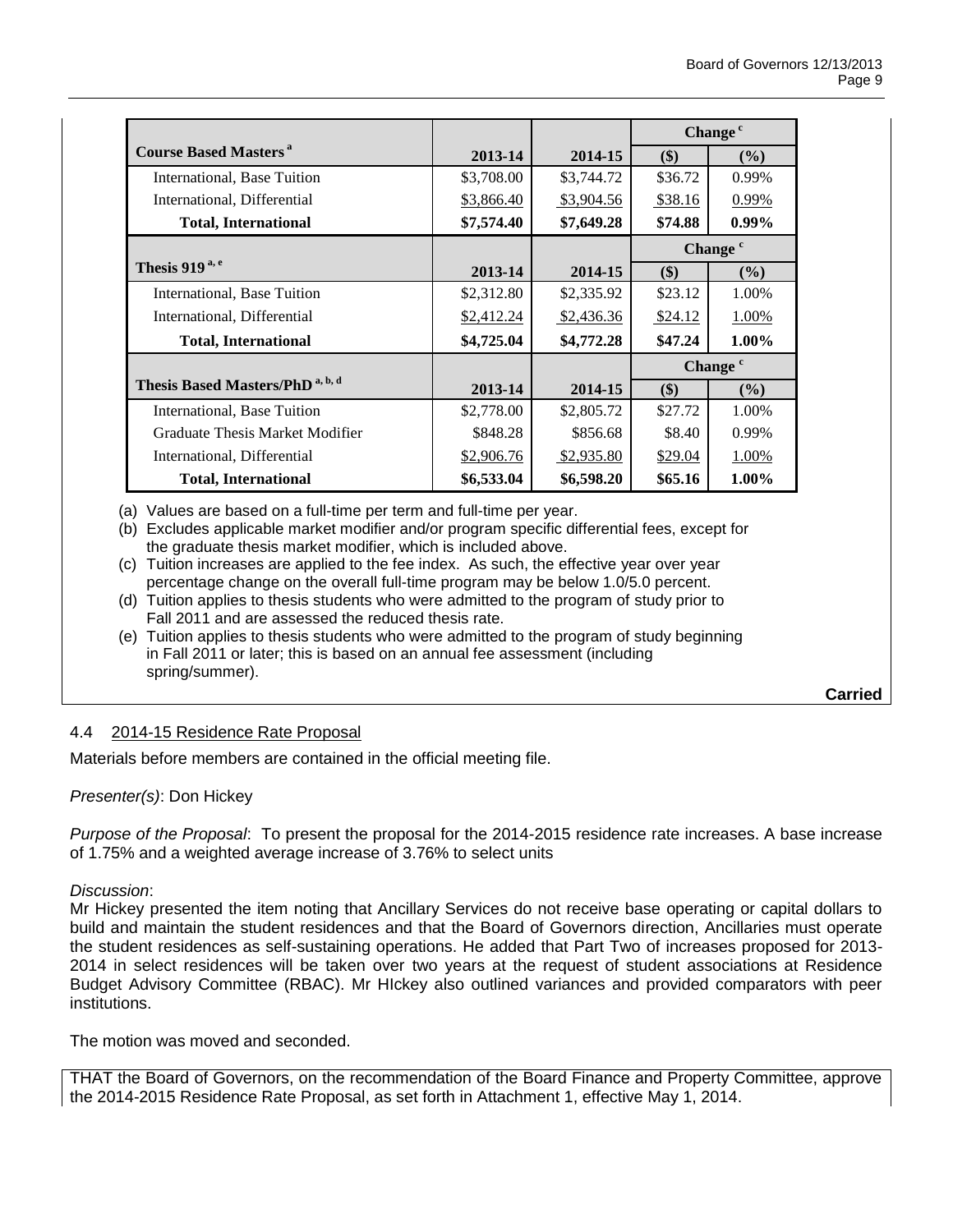### **Carried (Kusmu opposed)**

### 4.5 Proposed Rescinding of UAPPOL Indirect Costs of Research Policy and Creation of New UAPPOL Indirect Costs of Research Procedure

Materials before members are contained in the official meeting file.

*Presenter(s)*: Lorne Babiuk; Phyllis Clark

*Purpose of the Proposal*: To rescind current Policy and replace it with a new Procedure which contains changes to the distribution of indirect costs on all non Tri-Council funding.

*Discussion*: Ms Clark introduced the item, noting that the proposed chang would provide larger incentives to Faculties. All new research funding projects granted will be subject to the new allocation of indirect costs - 85% to the Faculty (managed by the Dean) and 15% to the Institution (managed by the Vice-President (Finance and Administration)). The strict enforcement related to including indirect costs in the budgets submitted to funding agencies (ie, applications will not be signed off by the institution unless indirect costs are included, except where expressly prohibited by the agency), is expected to result in an increase in the amount of indirect costs earned.

The presenters responded to questions and comment from members regarding the following matters: whether this change will cover the short-falls currently being experienced; the importance of insuring the recovery of indirect costs; efforts to engage the Federal and Provincial Governments in this issue; whether Provincial research grants cover indirect costs; support from student groups for this initiative; challenges faced by researchers who encounter funding bodies unwilling to address indirect costs; and whether the Vice-President (Research), not the Deans, should receive the funding.

The motion was moved and seconded.

THAT the Board of Governors, on the recommendation of the Board Finance and Property Committee, rescind the UAPPOL Indirect Costs of Research Policy and replace it with the Indirect Costs of Research Procedure.

**Carried**

#### 4.6 Disposition of Land –Utility Corridor, 63 Avenue and 122 Street: Resolution and Order in Council

Materials before members are contained in the official meeting file.

#### *Presenter(s)*: Don Hickey

*Purpose of the Proposal*: The construction of a new intersection at 122 Street and 63 Avenue is required to provide access into south campus as per the Long Range Development Plan. The road design calls for 122 Street to be widened for about a block and a half to accommodate the entrance into south campus and will require about ¾ of an acre of university land, between the existing 122 Street curb and the existing south campus fence line, as shown on Attachment 1. The land disposition will be done via right of way to the City of Edmonton.

#### *Discussion*:

Mr Hickey presented the item, reporting that the granting of a land right of way is considered a land disposition by the Minister of Infrastructure and, therefore, requires the approval of the Lieutenant Governor in Council. He responded to a question from a member regarding whether or not a parkade is planned for South Campus.

The motion was moved and seconded.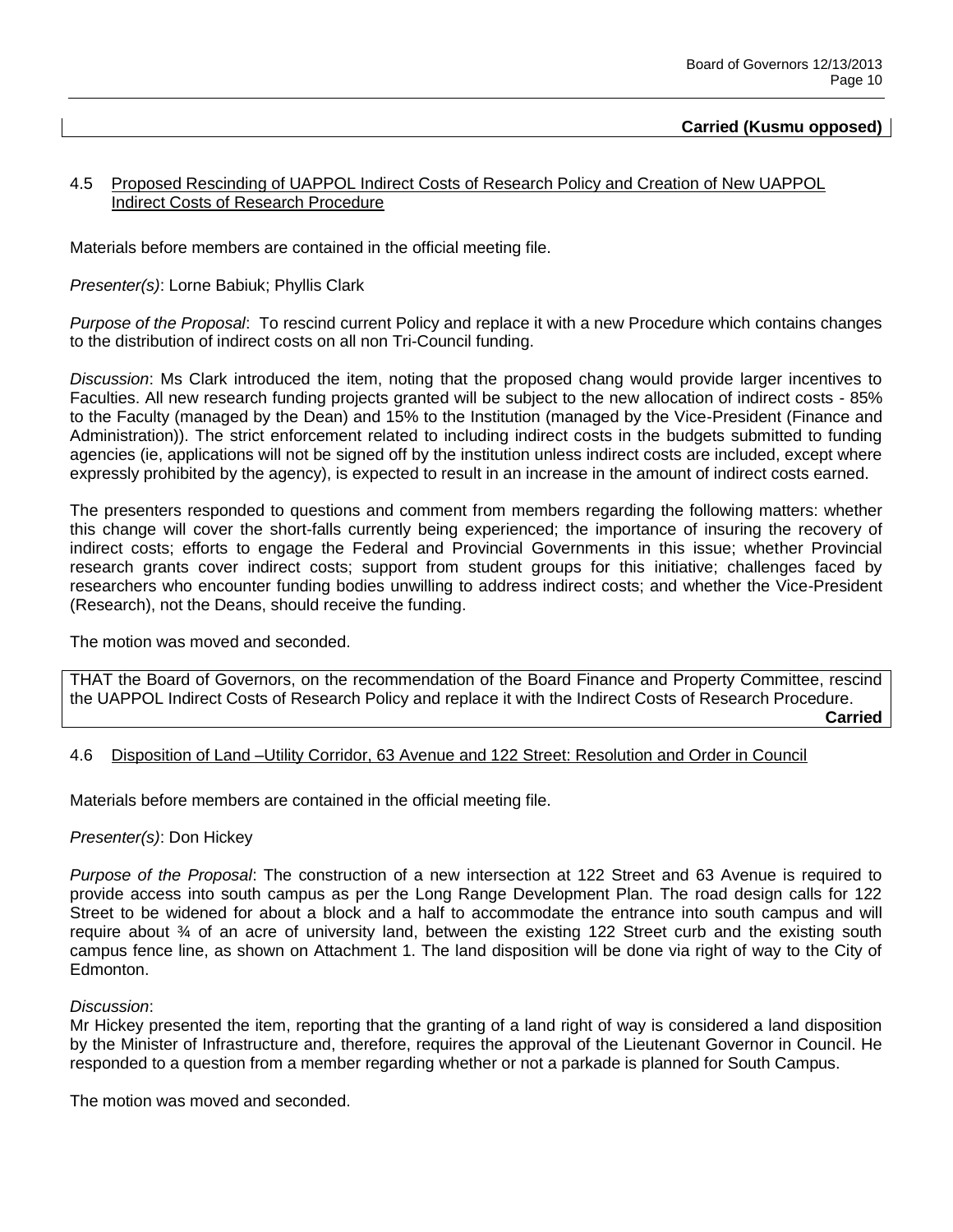THAT the Board of Governors, on the recommendation of the Board Finance and Property Committee: 1) approve the disposition, via right of way, to the City of Edmonton for road widening of approximately ¾ of an acre of land which is surplus to the needs of The University of Alberta and which is contained within the parcel legally described as the SW ¼ 19 – 52 – 24 W4M, and 2) make an application to the Minister of Infrastructure for the required approval of the Lieutenant Governor in Council for the granting of the disposition as set forth in Attachment 3.

**Carried**

## 4.7 Envision Year 2 Management Borrowing Resolution - Order in Council Required

Materials before members are contained in the official meeting file.

*Presenter(s)*: Don Hickey

*Purpose of the Proposal*: To obtain financing to fund the implementation of the second year of the seven-year Envision energy management program. A borrowing resolution and borrowing motion requires the approval of the Board of Governors, based on the recommendation of Board Finance and Property Committee, in order that the required Order in Council may be obtained from the Government of Alberta prior to undertaking the implementation.

### *Discussion*:

Mr Hickey introduced the item, noting that the proposal allows implementation of the second year of the Envision energy management program to achieve energy savings. Other benefits achieved are reduced operating and maintenance costs, improved space conditions, infrastructure renewal to address deferred maintenance, reduction of greenhouse gas emissions, and support of and commitment to sustainable development.

The motion was moved and seconded.

THAT the Board of Governors: 1) execute a Borrowing Resolution requesting approval of financing the second year of the seven-year Envision energy management program in an amount not to exceed Five Million Dollars (\$5,000,000.00) in Canadian funds for a term not to exceed fifteen (15) years at an interest rate not to exceed seven percent (7.0%); and 2) make application to the Minister of Enterprise and Advanced Education for the required approval of the Lieutenant Governor in Council.

**Carried**

### 5. *Report of the Board Chair*

The Chair noted that the formation of an Advancement Board Committee was underway to help shape the University's strategic direction and to drive the University's philanthropic initiatives. He noted it would transcend campaigns and support fund-raising and alumni relations on an on-going basis. Additionally, the Committee would advise and support the President of the University and contribute to, and endorse, the institutional vision that underlies the University's annual fund-raising efforts as well as future comprehensive campaigns; advocate for, and help establish, a culture of philanthropy among the University's alumni, students, parents, and community of friends as fundamental to the University's future; and participate in developing and refining the fund-raising case that supports the University's mission and vision statement.

### 5.1 Appointment of Board Safety Health and Environment Committee member

Materials before members are contained in the official meeting file.

*Presenter(s)*: Douglas O. Goss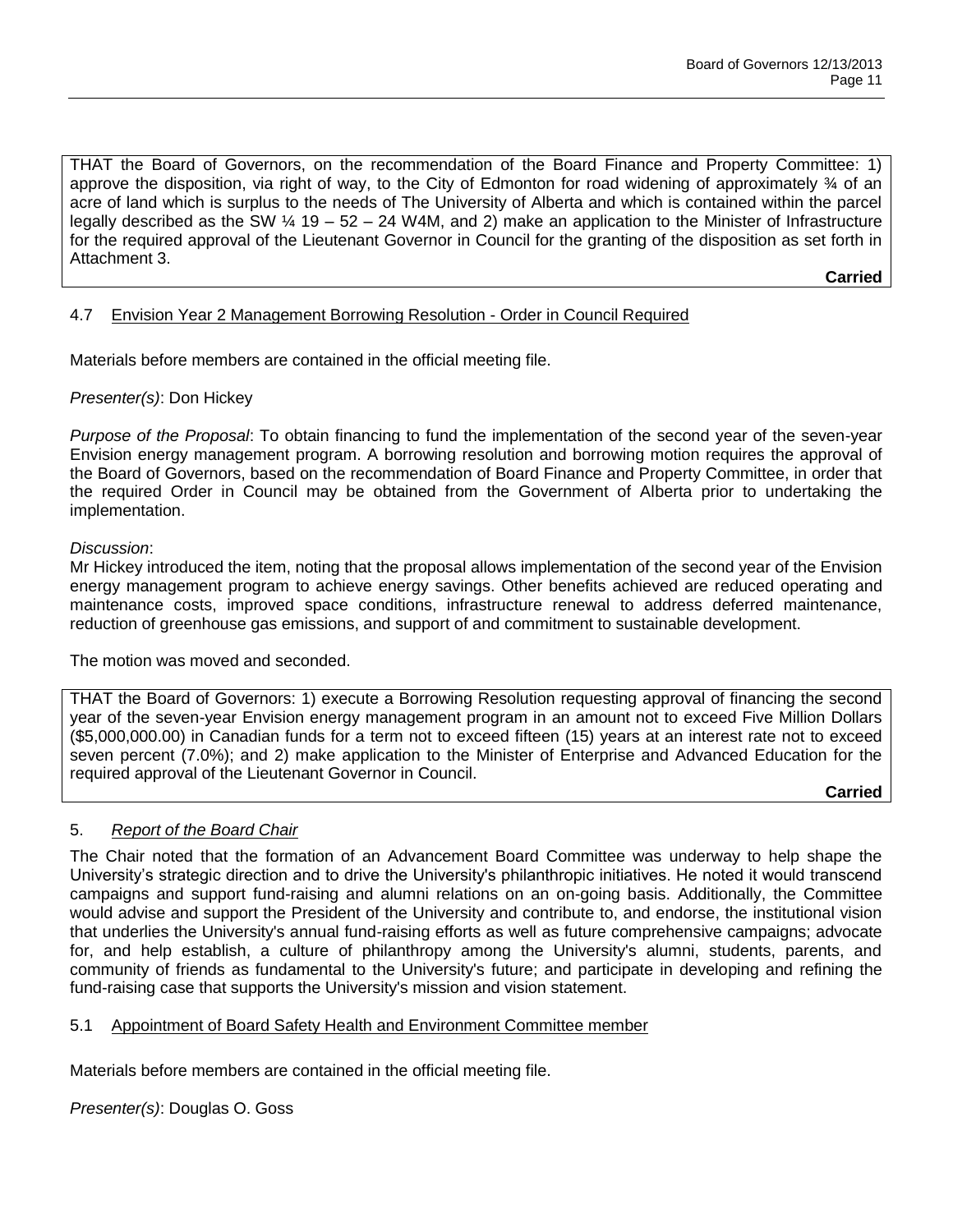*Purpose of the Proposal*: To ensure that newly-appointed Board members have been appointed to the Committees and that the Committees' membership reflects the appropriate Terms of Reference. *Discussion*: The Chair presented the item noting the addition of Mr David Ferro as an External Member of the Board Safety, Health and Environment Committee. He invited Mr LePoole, Chair of that Committee, to outline Mr Ferro's qualifications.

The motion was moved and seconded.

THAT the Board of Governors, on the recommendation of the TBoard Chair, Mr Douglas Goss, approve the appointments to Board Committees as set forth in Attachment 1 to the agenda documentation.

**Carried**

- 6 *Report of the Board Human Resources and Compensation Committee*
- 6.1 Proposed Changes to the Search and Review Procedures for President and the Search Procedure for President (Appendix A): Committee for President Position Definitions and Eligibility (UAPPOL)

Material before members is contained in the official meeting file.

*Presenter(s)*: Robert H. Teskey; Marion Haggarty-France

*Purpose of the Proposal*: Revisions are proposed to the Search and Review Procedures for President and the Search Procedure for President (Appendix A): Committee for President Position Definitions and Eligibility in UAPPOL to reflect previously-approved staff categories and advancements in voting technologies utilized by University Governance in relation to managing elections for Search and Review Committees for President. Additionally, to ensure that procedures in UAPPOL possess uniform and proper titles, the proposal includes a revision to rename the procedures. The final proposed change relates to the inclusion of a clause with 'Appendix A' to ensure that broad representation is achieved on the Search and Review Committees for President, if the need arises.

### *Discussion*:

Ms Haggarty-France presented the item, outlining the process for establishment of the Committee which will begin its meetings in March 2014. She noted that the proposed changes are driven by changes to staff categories in UAPPOL and also introduce the use of electronic balloting. Ms Haggarty-France reported that additional consultation with AASUA is forthcoming regarding the issue of obtaining balance on the Committee, therefore she suggested that the proposal be approved with the exception of the section in Appendix A "At the first meeting of the committee, the matter of the committee's composition will be addressed to ensure that the committee is balanced and broad-based. If some imbalance is evident, the committee can instruct the Chair to consult with the Chair of the Board's HR committee and the Chair of the GFC Nominating Committee to find a solution" which would come before the Board for approval following consultation with AASUA. The motion was moved and seconded, as amended.

THAT the Board of Governors, on the recommendation of the Board Human Resources and Compensation Committee, approve the proposed changes to the Search and Review Procedures for President and the Search Procedure for President (Appendix A): Committee for President Position Definitions and Eligibility in UAPPOL, as amended.

**Carried**

## **REGULAR REPORTS**

7. *Other Business*